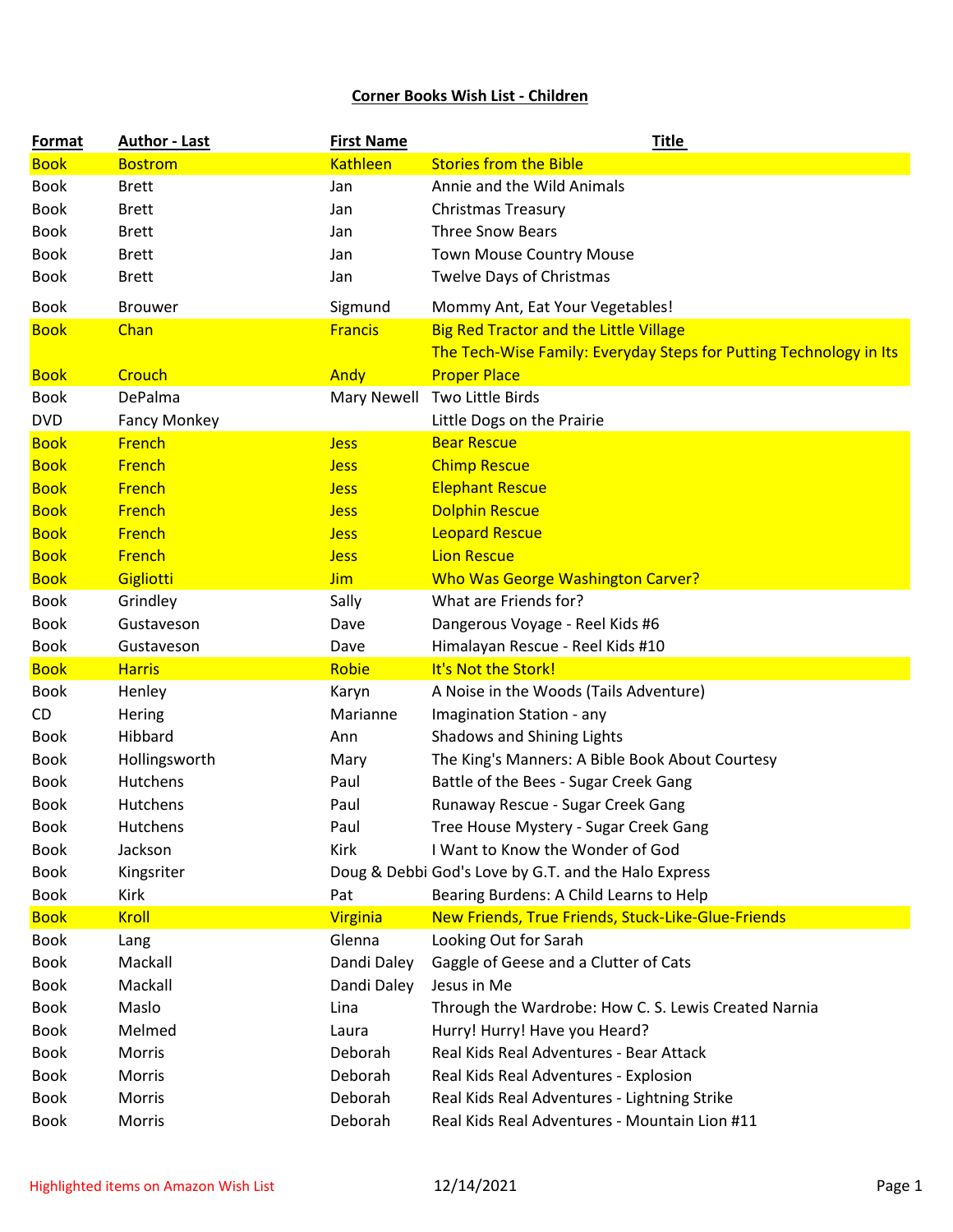## **Corner Books Wish List - Children**

| Format          | <b>Author - Last</b> | <b>First Name</b> | <b>Title</b>                                                       |
|-----------------|----------------------|-------------------|--------------------------------------------------------------------|
| <b>Book</b>     | <b>Morris</b>        | Deborah           | Real Kids Real Adventures - Run away hot air balloon               |
| <b>Book</b>     | Morris               | Deborah           | Real Kids Real Adventures - Runaway Bus                            |
| <b>Book</b>     | Morris               | Deborah           | Real Kids Real Adventures - Shark Attack                           |
|                 |                      |                   | Real Kids Real Adventures - Vol 3 - Runaway Balloon, Rescue in the |
| <b>Book</b>     | Morris               | Deborah           | Trinity River, Apartment Inferno                                   |
| <b>Book</b>     | Morris               | Deborah           | Real Kids Real Adventures - Whirlpool                              |
| <b>Book</b>     | Morris               | Deborah           | Real Kids Real Adventures in Texas                                 |
| <b>Book</b>     | Morris               | John              | Daddy, Is There Really a God?                                      |
| <b>Book</b>     | <b>Myers</b>         | <b>Bill</b>       | My Life As a Tarantula Toe Tickler (Wally McDoogle #22)            |
| <b>Book</b>     | <b>Myers</b>         | <b>Bill</b>       | My Life as a Walrus Whoopee Cushion (Wally McDoogle #16)           |
| <b>Book</b>     | Nystrom              | Carolyn           | Fish, Peter                                                        |
| <b>Book</b>     | Parker               | Amy               | Thank You, God, for Grandpa                                        |
| <b>Book</b>     | Parker               | Amy               | Thank You, God, for Grandma                                        |
| <b>Book</b>     | Pingry               | Patricia          | Story of Zacchaeus                                                 |
| <b>Audio CD</b> | <b>Roy</b>           | Pat               | The Journey Never Taken (Jonathan Park Radio Drama)                |
| <b>Audio CD</b> | <b>Roy</b>           | Pat               | The Hunt for Beowulf (Jonathan Park Radio Drama)                   |
| <b>Audio CD</b> | <b>Roy</b>           | Pat               | The Voyage Beyond (Jonathan Park Radio Drama)                      |
| <b>Audio CD</b> | Roy                  | Pat               | The Explorers Society (Jonathan Park Radio Drama)                  |
| <b>Audio CD</b> | <b>Roy</b>           | Pat               | The Winds of Change (Jonathan Park Radio Drama)                    |
| <b>Book</b>     | <b>Roy</b>           | Pat               | No Looking Back (Johathan Park Radio Drama)                        |
| <b>Book</b>     | Samuel               | Richard           | <b>Bluebirds and Blessings</b>                                     |
| <b>Book</b>     | Spelman              |                   | Cornelia Mauc Your Body Belongs to You                             |
| <b>Book</b>     | Talen                | Hunter            | Change Your Beatitude - Xander Nash #7                             |
| <b>Book</b>     | Talen                | Hunter            | Don't Have a Cow, Man! - Xander Nash #5                            |
| <b>Book</b>     | Talen                | Hunter            | Good Things Come in Small Packages - Xander Nash #8                |
| <b>Book</b>     | Talen                | Hunter            | Hair Today, Gone Tomorrow - Xander Nash #6                         |
| <b>Book</b>     | Talen                | Hunter            | Wet and Wild Ride - Xander Nash #4                                 |
| Book            | Taylor               | Damon             | A Little Man with a Big Plan - David                               |
| <b>Book</b>     | Taylor               | Damon             | Baby Boy, Bundle of Joy: The Christmas Story                       |
| <b>Book</b>     | Taylor               | Damon             | <b>Bible Babies</b>                                                |
| <b>Book</b>     | Taylor               | Damon             | Bible Characters A to Z                                            |
| <b>Book</b>     | Taylor               | Damon             | <b>Bible Opposites</b>                                             |
| <b>Book</b>     | Taylor               | Damon             | Forgive and Forget: The Story of Joseph                            |
| <b>Book</b>     | Taylor               | Damon             | Francis Takes a Tumble: The Story of the Good Samaritan            |
| <b>Book</b>     | Taylor               | Damon             | Hide and Sink: The Story of Jonah                                  |
| <b>Book</b>     | Taylor               | Damon             | Lunchtime Life Change: The Story of Zacchaeus                      |
| <b>Book</b>     | Taylor               | Damon             | Old Testament Bible Feelings                                       |
| <b>Book</b>     | Taylor               | Damon             | The Ark and the Park: The Story of Noah                            |
| <b>Book</b>     | Taylor               | Damon             | To Cheese or Not to Cheese: The Story of Ruth                      |
| <b>Book</b>     | Thompson             | Carol             | Mr. Wiggle's Book                                                  |
| <b>Book</b>     | Tripp                | Valerie           | Changes for Kit (American Girl)                                    |
| <b>Book</b>     | Tripp                | Valerie           | Felicity Learns a Lesson (American Girl)                           |
| <b>Book</b>     | Tripp                | Valerie           | Happy Birthday Kit (American Girl)                                 |